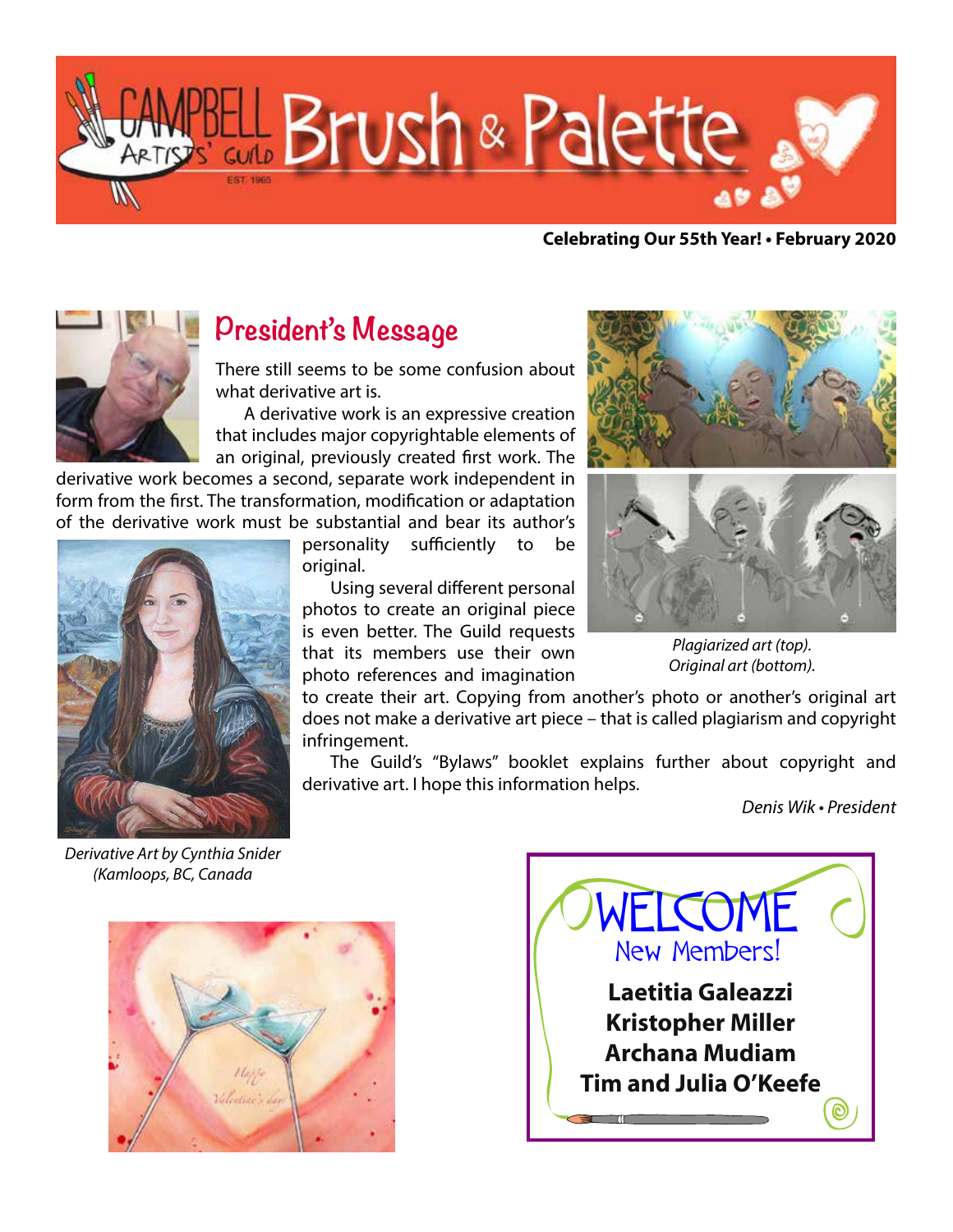# **Artist-of-the-Month**

Thanks to our talented members who participated in our Artist-of-the-Month competition in January and congratulations to the winners. The first place ribbon recipient is now eligible to enter into the Blue Ribbon Gallery in February.



**First Place •** Kristie Rogers *"*Happy" • Pastel



**Second Place •** Mayumi Schmidt *"*Grandma's House" • Ink

**Third Place •** Barbara Niemann *"*Fall Color" • Watercolor

# **Artist-of-the-Year • 2019**



**FIRST • Robert Kambak SECOND • Cathy Down THIRD • Denis Wik** *"*Avalon Houses" • Mixed Media "Sea of Beauty" • Oil "The More You Know,





the More You See" • Acrylic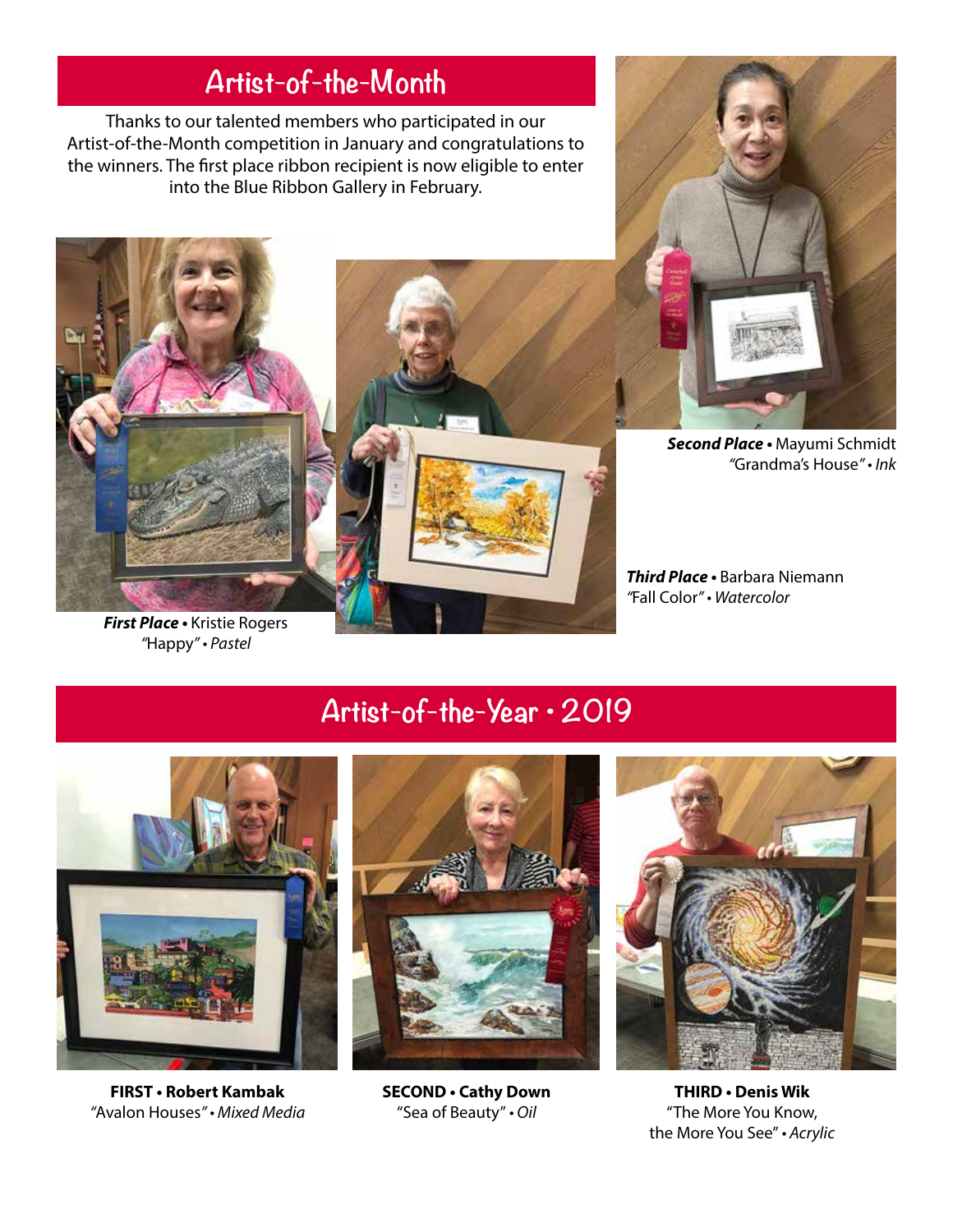# **2020 Calendar of Events**

### **Meeting facility will open at 12:30 p.m.**

Submit art for competitions: **12:30–12:45 p.m**.

Register your art directly with Awards Chair Robert Kambak at the speaker's podium.

**Demonstrators** – All members are requested to do their part in searching for and



obtaining local artists for our monthly meetings that will not only be educational but inspiring! Contact Program Chairs Cathy Down or Mary Kahn to confirm calendar openings and speaker compensations. "Speaker/Demonstrator Engagement" forms are always available at each meeting at the Membership Table.

#### **January 25, 2020**

- • Membership Renewals Due
- 2019 Artist-of-the-Year Competition
- **BEGIN** 2020 Artist-of-the-Month Competition
- • *Demonstrator: Julia Munger Seelos, http://juliaseelosgallery.com/*

#### **February 22**

- **BEGIN** 2020 Blue Ribbon Gallery Competition
- Artist-of-the-Month Competition continues
- • *Demonstrator: Guild Member Elton Glover will demo Acrylic Liquid Pour*

#### **March 28**

- Competitions continue
- **BEGIN ART SHOW** Registration and HOST Must be paid and registered to enter **Postcard Competition in April**
- **Demonstrator***: Guild Members Diann Klink will demo Abstract Techniques*

#### **April 25**

- Competitions continue
- **ART SHOW:** Register and pay
- Art Show Postcard Competition (*proviso*: must be registered and paid in art show)
- *Demonstrator: Pat Jimenez*

#### **May 23**

- Competitions continue
- **LAST CHANCE:** 
	- Art Show Registration
- Art Show Postcard Distribution
- **BEGIN** Host and Food Sign-ups (art show)
- *Demonstrator: Jeff Bramschreiber*

#### **June 27**

- • Competitions continue
- **LAST CHANCE:** 
	- Art Show Postcard Distribution
	- Host and Food Sign-ups
	- *Demonstrator***: Linda Curtis Acrylics**

#### **July 25 • NO MEETING**

11:30 a.m. Art Drop Off at Triton

## **August 1 Art Show Opening Reception**

**11:30 a.m.** Exhibitors Set Up Reception **12:30 – 3:30 p.m.** *Artists' Reception*

#### **August 11 •** National Night Out at Gallery **August 22**

- • Competitions continue
- 20th Annual Art Show in process
- *Demonstrator:*

**September 5 •** Art Pickup at Triton

#### **September 26**

- Competitions continue
- *Demonstrator:*

#### **October 24**

- Nomination of Officers for 2021
- Competitions continue
- *Demonstrator:*

**November** – No meeting. Happy Thanksgiving!

## **December 5**

- Election of Officers for 2021
- **Final** 2020 Artist-of-the-Month Competition
- **Final** 2020 Blue Ribbon Gallery Competition
- **Holiday Potluck Party**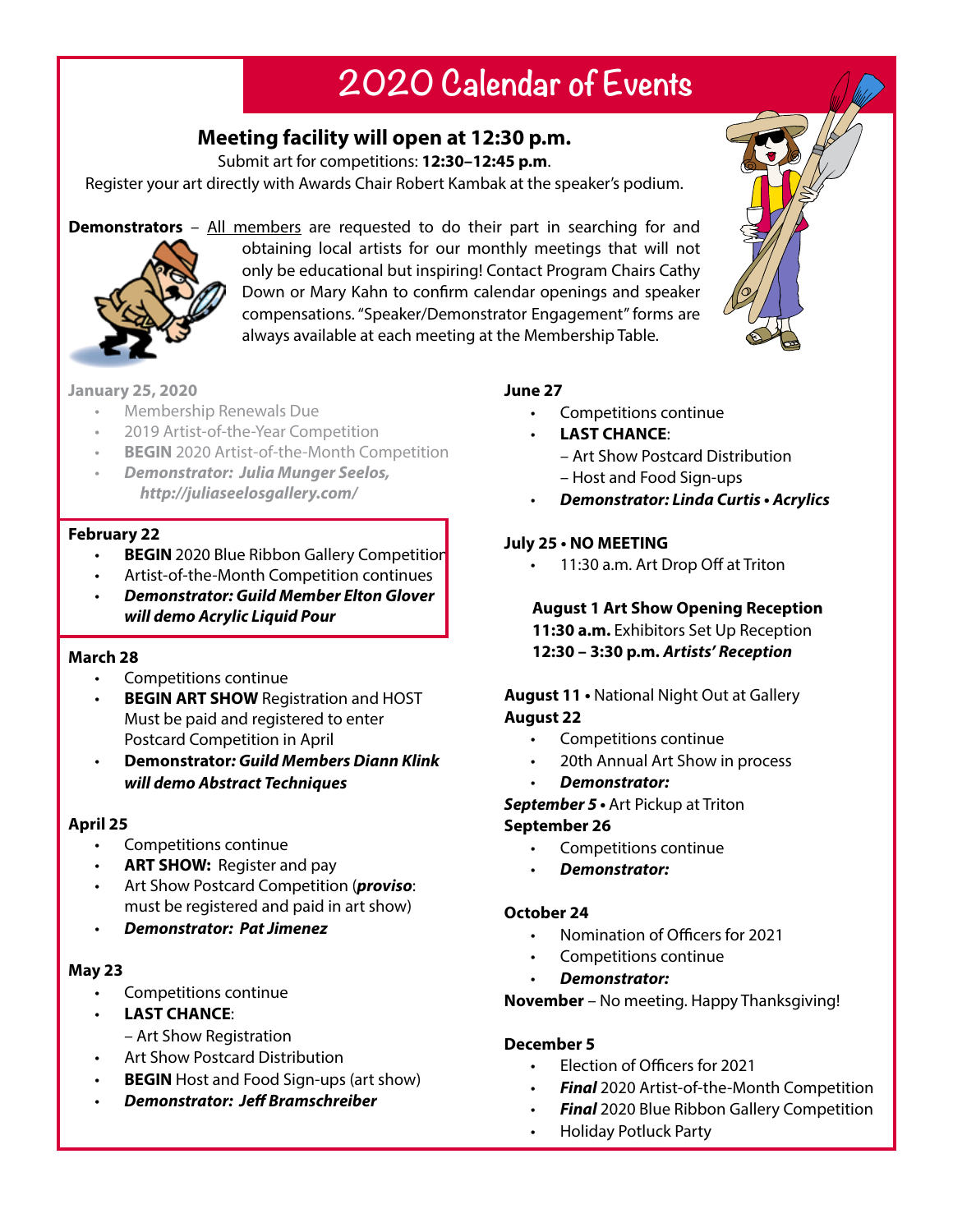

## **Business Meeting Minutes • February 13**

#### **Executive Board in Attendance –**

President Denis Wik, Vice President Marlene Bird, Treasurer Sharon La Bouff, Secretary Diann Klink, Membership Barb Overholt, Awards Mary Kahn.

The meeting was called to order by Barb Overholt at 1:15 p.m.

#### **Discussion of Docket Items**

#### **Demonstrators for 2020**

Demonstrators are still needed for August, September and October. Denis will remind members at the February meeting for assistance. Denis recommended an acrylic pour artist and will make inquiries as to the artist's interest. Marlene also suggested Donald Neff.

#### **Membership Non-Renewals**

Marlene suggested changing the membership renewal deadline from February 1 to March 1. The motion was MSC. If dues are not received by March 1, the member will be removed from the roster. The Board expressed concerns regarding Al Giraudo's illness and the probability that he will not return.

#### **New Members**

Barb mentioned the new members who joined duringDecember of 2019 and January of 2020: Sara Bayati, Laeticia Galeazzi, Kristopher Miller, Archana Mudiam, Tim and Julia O'Keefe.

#### **Hospitality Roster Updates & Notifications**

Barb expressed concern that members on the refreshment schedule are not receiving their reminder notifications in a timely way prior to upcoming meetings. It was agreed that an email notice by Hospitality Chairs Smruti Kurse and Serena Murray should go out one week before a meeting. Barb will continue to contact the responsible members each month via email and notify the Hospitality Chairs as well.

#### **Art Show Ribbon Order**

Barb explained that not all categories will need to be ordered as the category may not be used that often (i.e., alternate mediums). A three-year supply is needed of most categories, and Barb will prepare the order and inform the Board of the cost before submitting the order.

#### **Meeting with Triton**

Barb will set up a meeting with Triton to go over the art show particulars (item by item) to make sure there are no last-minute issues with the Museum. Marlene and Sharon will also attend this meeting.

#### **Member Requirements for Art Exhibits**

Frustrations were expressed regarding members not following the rules/requirements for exhibiting art, particularly at the Triton (or for any public show). These issues included hosting behaviors, framing and proxy requirements. It was agreed that these problems will undoubtedly continue due to basic human frailties and that we can only do our best to continue to communicate and regulate them.

The meeting was adjourned at 1:45 pm.

Respectfully submitted, Diann Klink, Secretary

# **At the Membership Table ...**

- ... you will always find the following resources:
- • Extra newsletters
- • Membership Applications
- • Speaker/Demonstrator Engagement forms
- • Guild business cards
- • Guild tri-fold brochures